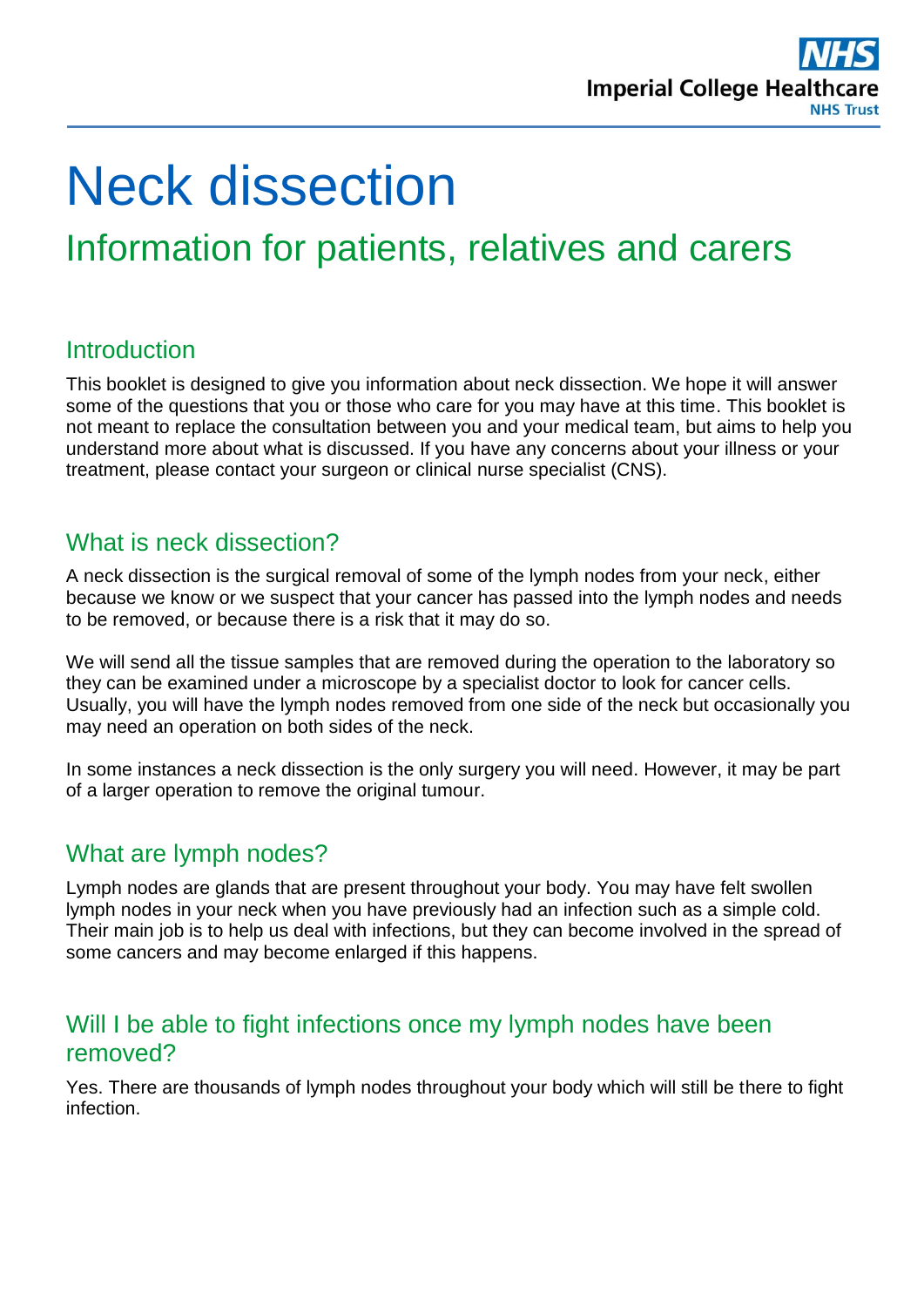## Have I got cancer in my lymph nodes?

Having your lymph nodes removed does not necessarily mean that they contain cancerous cells. You may have this operation to confirm your diagnosis and/or to check that the cancer has not spread into the lymph nodes.

Lymph nodes can feel big if there is infection in the area, so if you can feel a lump in your neck it does not necessarily mean that the cancer has spread to your lymph nodes. It is often not possible to tell if you had cancer in the lymph nodes until after your operation. However, you may have some other procedures carried out before neck dissection surgery to try to find out whether your lymph nodes are cancerous such as a:

- fine needle aspiration (FNA)
- biopsy
- special scans (CT, MRI or ultrasound)

The average length of stay in hospital for a neck dissection is usually two to three days but this will be longer if you are having another surgery as well as the neck dissection.

Please remember that this leaflet is a general guide and your needs may be slightly different. Your individual treatment will be carefully planned and we will explain this in detail to you.

## What happens before I come into hospital?

The doctors will discuss the surgery with you at your outpatient appointment. Please ask if you do not understand any terms they use. You will also be given the opportunity to see your head and neck CNS. He/she will be your key worker and will be available for advice and further information.

We advise you to stop smoking and reduce alcohol intake before your operation. If you would like further advice about stopping smoking, speak to your GP or practice nurse. If you are not sure whether the amount of alcohol you drink is within the recommended guidelines, please speak with your CNS.

## **Consent**

We will ask for your consent before we perform any surgery. Your doctor will carefully explain the procedure involved, although details will vary according to each individual case. No medical treatment can be given without your written consent. If you do not understand what you have been told, let the staff know straight away so they can explain again.

You may also find it useful to write a list of questions before your appointment and to have a relative or friend with you to help you remember the discussion when the treatment is explained.

All clinical communications copied to your GP may also be sent to you, at your request. Please discuss this with your CNS.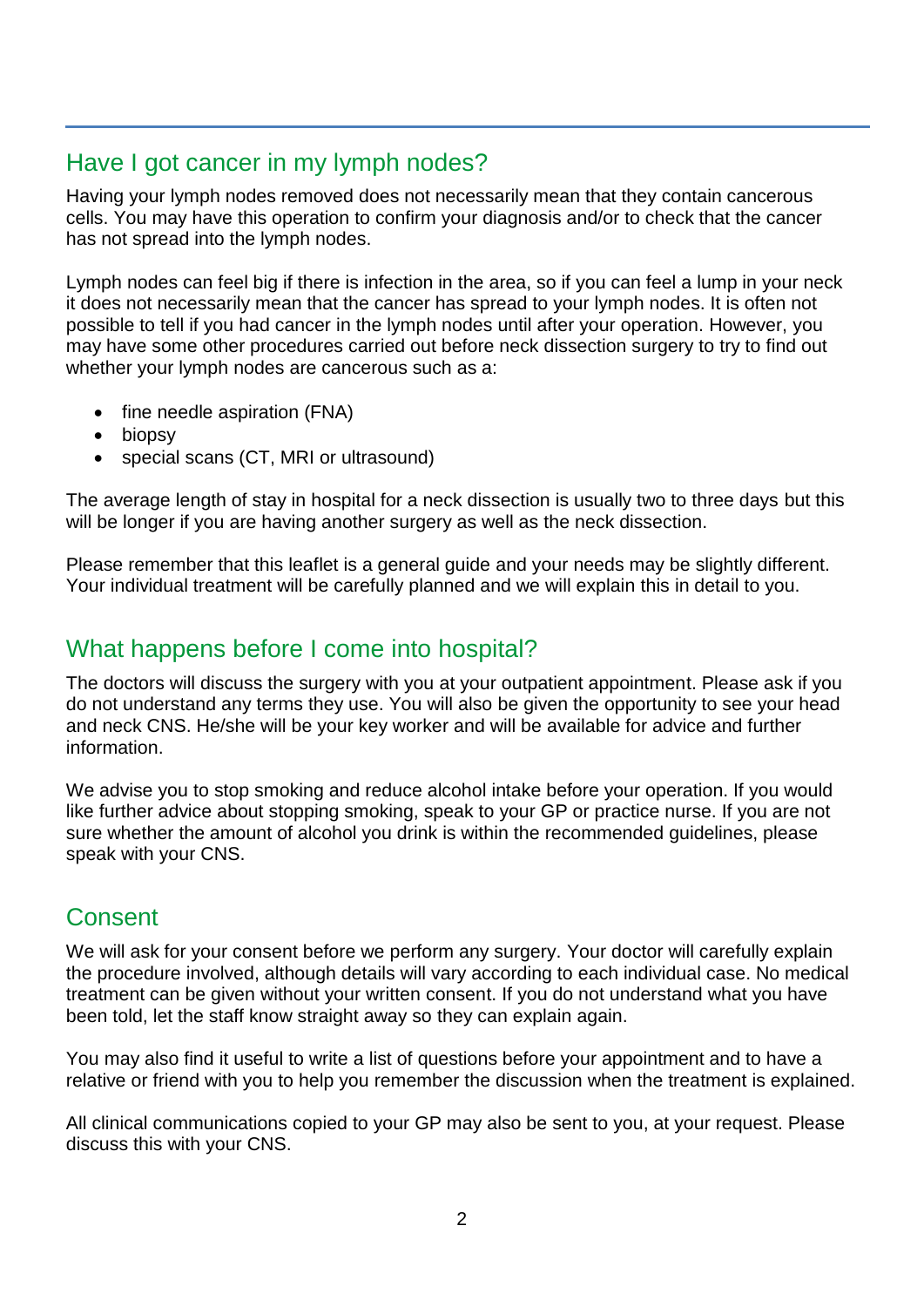## Second opinion

You may wish to get a second opinion about your treatment and diagnosis from another specialist. Please discuss this with your surgeon. If you do not know who to contact, we can suggest appropriate specialists for you to consider and will provide copies of your medical notes, x-rays and scans to them. This may help you avoid having to repeat unnecessary tests. If you wish, we will also make the referral for you.

Please note that getting a second opinion may delay the start of your treatment so discuss this with your surgeon.

## What are the possible risks with this operation?

There are risks with any operation, so it is important that you are aware of them. If you have any concerns please discuss them with your surgeon, CNS or speech and language therapist (SLT). The list below describes some common risks associated with surgery, but this does not replace the discussion you will have with your surgeon about the risks relevant to your particular case. You may experience **some** of the following:

#### **Blood clot**

Drain tubes are put in during surgery to drain off excess fluid to help prevent clots from forming. However, blood may collect under the skin and form a clot (haematoma). If this occurs it may be necessary to return to the operating theatre to remove the clot and replace the drains.

#### **Numb skin**

Occasionally you may find that the skin around your neck may be numb after the surgery and this can last for several months. This will improve gradually, but you should not expect the numbness to disappear entirely.

#### **Swelling**

It is not unusual to have swelling in the face and neck following this type of surgery. This will usually reduce and improve over several weeks following your operation.

#### **Seroma**

A seroma is a swelling of lymph and other body fluids near the surgical site. It generally occurs a few days after the drainage tubes are removed. The fluid can cause pressure on the healing wound and be a source of infection. However, it is a common, treatable complication that should not cause worry or concern. If you feel more pressure than before contact your CNS or 10 south ward. The excess fluid can be removed using a small syringe and needle.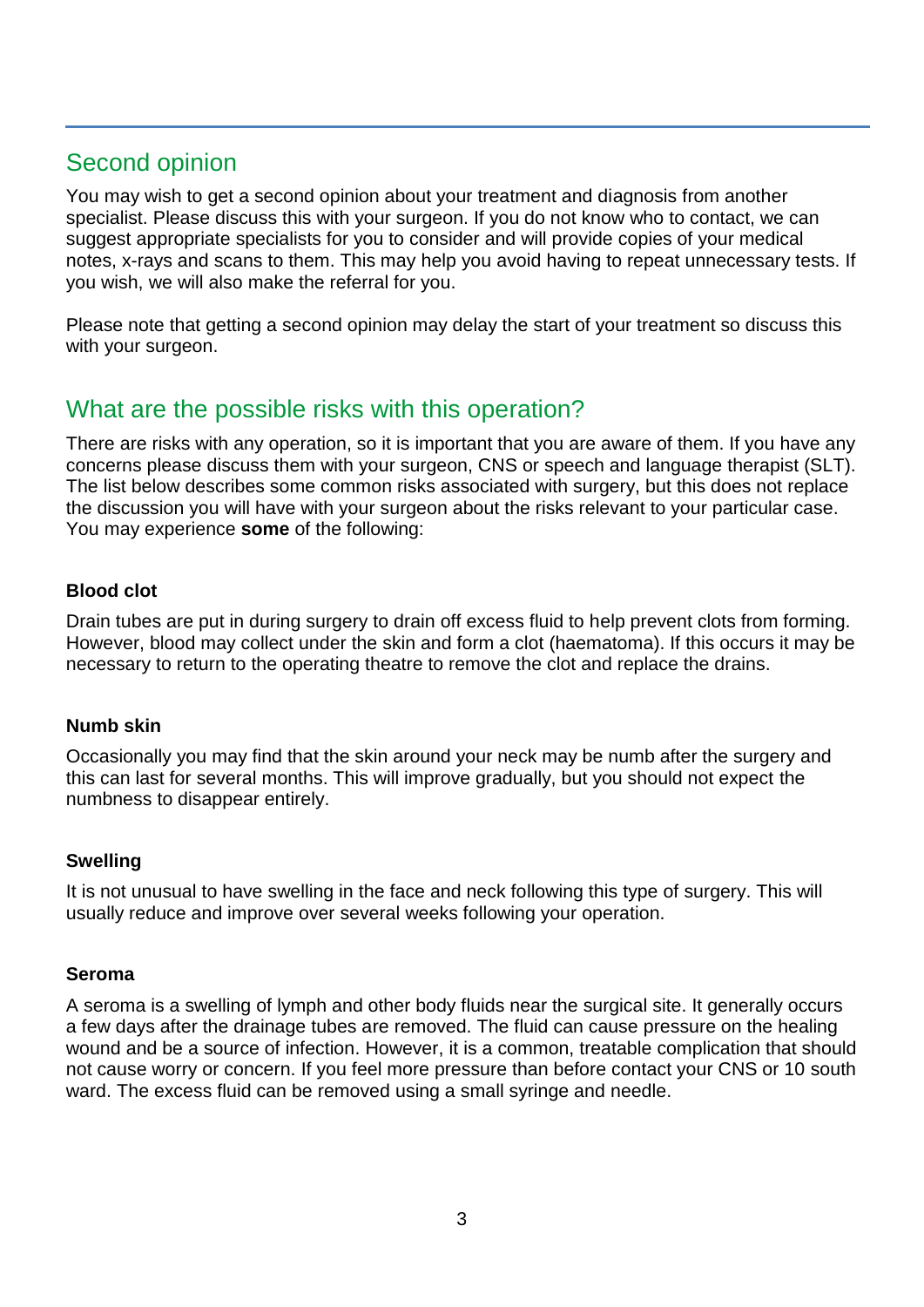#### **Chyle leak**

Chyle is the tissue fluid which runs in lymph channels; occasionally, one of these channels (called the thoracic duct) leaks after the operation. If this occurs, chyle can collect under the skin and you will need to stay in hospital until it stops. Sometimes it may be necessary for you to have another operation to seal the leak.

Nerves which may be affected are:

#### **Injury to the accessory nerve**

The accessory nerve provides the shrugging (lifting) movement of your shoulder. This nerve has lots of lymph glands lying very close to it and so it may be bruised during a neck dissection. If the nerve is bruised it can stop working for several months. If this happens you may experience pain and some difficulty in moving your shoulder. This can make some tasks, such as getting dressed, more difficult. You will be given some exercises by the physiotherapist on the ward to help you with this. Rarely, it is necessary to cut this nerve in order to remove the lymph nodes completely. If this is the case then these shoulder problems may be permanent.

#### **Injury to the marginal mandibular nerve**

This nerve is connected to the muscles of the lower lip and chin. It may be at risk during the operation. If it is damaged you will find that the corner of your mouth will be a little weak. This is most obvious when smiling. This is usually temporary but occasionally may be permanent. If this happens you may need to see a SLT either on the ward or in the outpatient department who will give you exercises that may help with this.

#### **Injury to the hypoglossal nerve**

Very rarely this nerve, which makes your tongue move, has to be cut or is bruised. In this case you will find it hard to clear food from the side of the mouth and may have some difficulty swallowing. A SLT will assess your swallowing and give you advice on how to cope with this.

The following risks are possible after any major operation. These include:

#### **Chest infection**

You can help by practising deep breathing exercises and following your physiotherapist's instruction. If you smoke, we strongly advise you to stop.

#### **Wound infection**

Antibiotics will usually be given through a drip to help reduce the risk of this happening.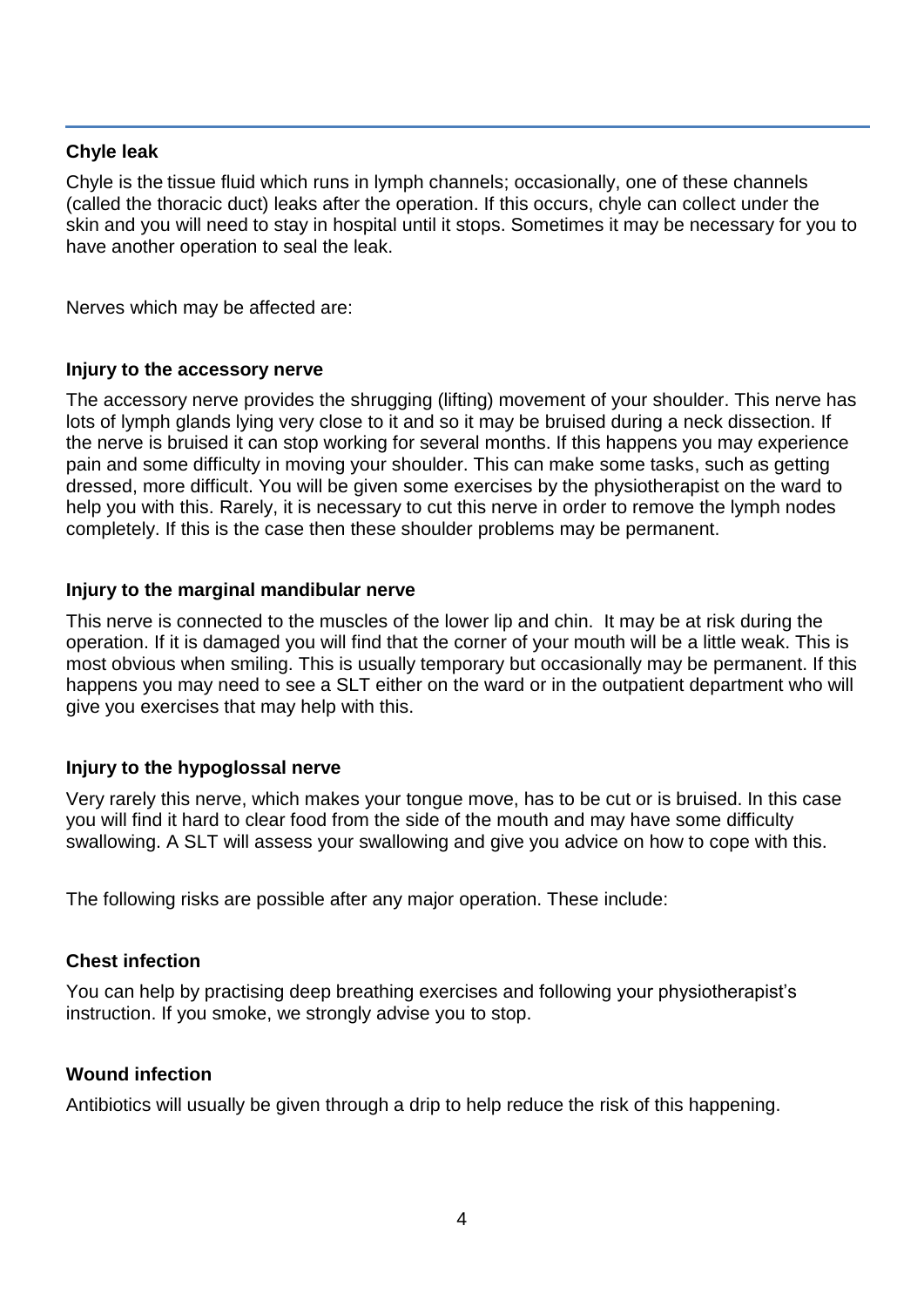#### **Deep vein thrombosis (blood clot in the leg)**

Major surgery carries a risk of clot formation in the leg. A small dose of heparin (blood thinning medication) will be injected once or twice daily until you go home. You can help by moving around as much as you are able and regularly exercising your legs. You may also be fitted with some support stockings for the duration of your stay in hospital. If you smoke, we strongly advise you to stop.

#### **Pulmonary embolism (blood clot in the lungs)**

Rarely, a blood clot from the leg can break off and become lodged in the lungs. This is treated with anticoagulant (blood thinning or clot dissolving) medication. Your doctor will explain more if this rare event occurs.

#### **Bleeding**

A blood transfusion may be needed. Very rarely, further surgery may be needed to stop the bleeding. If you are unable to receive blood products, please discuss this with your CNS.

## Will I have a scar?

Neck dissection usually means that you will have a scar on your neck which will be visible.

If you are concerned about scarring please speak to your CNS who can offer you help and advice on ways of hiding the scar once the wounds have fully healed.

## What happens during the operation?

Every person has a slightly different recovery depending on the extent of the operation. Your face and neck may be quite swollen after the operation.

At the end of the operation one or more tubes (known as drains) are placed through the skin. These remove any blood which may collect in the wound. These usually stay in place for one to four days before being removed.

The doctors or nurses on the ward will let you know when you can eat and drink after the operation. This will depend on whether you have had another operation to remove cancer at the same time.

## What happens after the operation?

You will be seen by the doctors, nurses and other healthcare professionals as needed to review your progress and offer support and advice.

Your skin clips or stitches will be removed seven to ten days after surgery.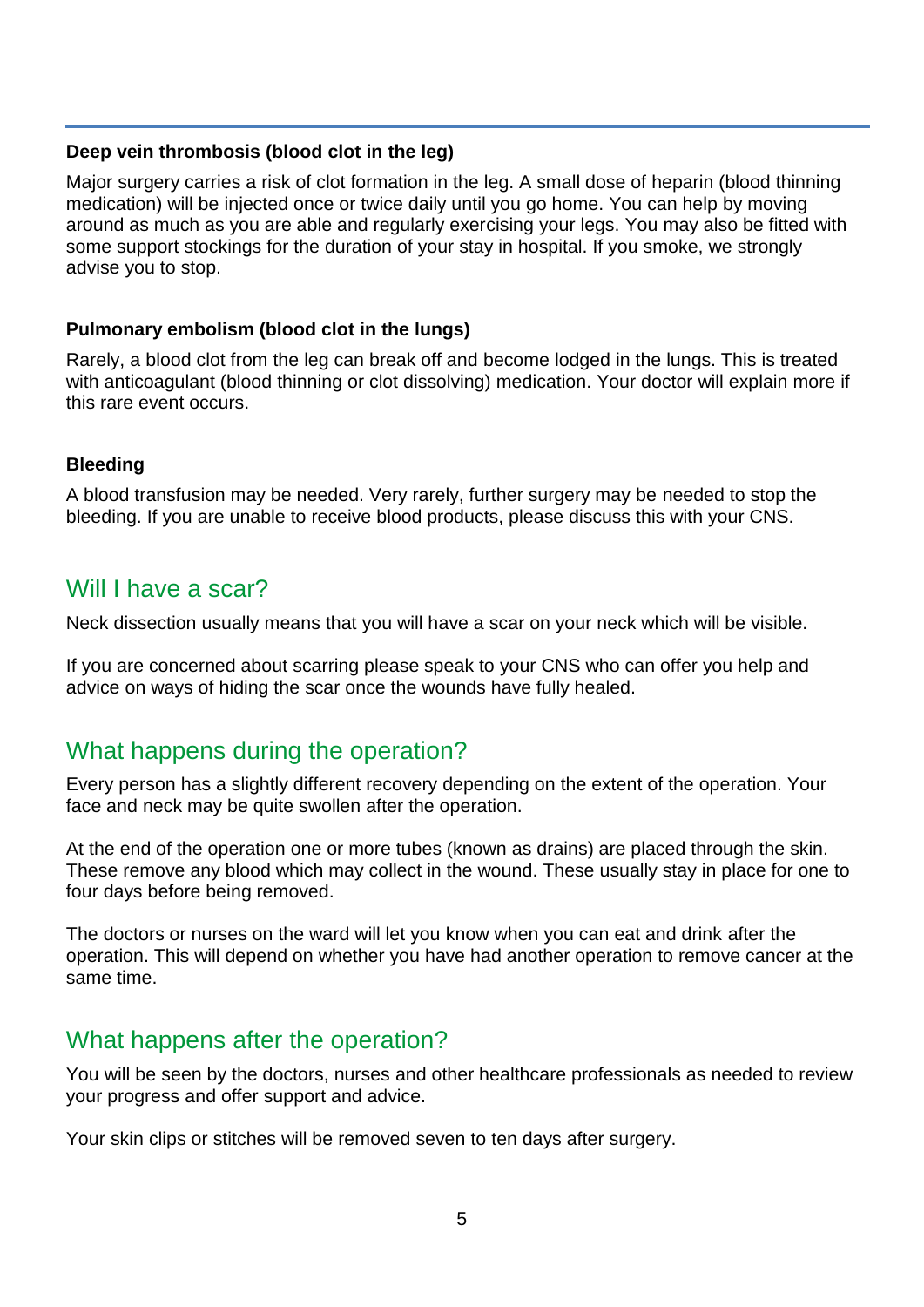A discharge date will be discussed and decided depending on your recovery. The nurses on the ward will plan any extra care you may need after you leave hospital, such as visits from the district nurses if you need a dressing.

## Will the operation be painful?

Some discomfort is to be expected and is usually worse during the first few days. The nurses will be monitoring your pain regularly and will give you painkillers as necessary. With any operation, it is normal to experience some pain, however, we aim to ensure that this is well controlled; please let the nursing staff know if you experience any problems with pain.

## What will happen after I go home?

Once you are able to go home, we will give you an initial supply of medication and dressings if you need them. If you need further supplies you will need to get them from your GP.

You will receive a follow-up appointment to check on your progress and to discuss the results of your operation. At this appointment we will discuss whether or not further treatment is needed.

It is important that you make a list of all medicines you are taking and bring it with you to all your follow-up clinic appointments. If you have any questions it may help to write them down as you think of them. It may also help to bring someone with you when you attend your outpatient appointments.

## Will I need to have further treatment after my neck dissection?

This will depend on what is found when the lymph nodes are looked at under the microscope. It takes seven to ten days to get the results. Your doctors may not know until then whether additional treatment is needed.

## When can I go back to work?

This depends on the type of surgery you have had and if you need further treatment. You should discuss this with your surgeon. You should not lift heavy items for a minimum of four weeks after you go home. Ask the nurses on the ward for a fitness to work certificate to cover you while you are in hospital. If you need more time off work you can get further certificates from your GP.

## When can I drive?

Do not drive until your strength and speed of movement are back to normal, as you must be able to perform an emergency stop and turn your neck sufficiently for good visibility. You should also make sure that you are not drowsy from any painkillers and that your concentration is good. Discuss this with your doctor, before driving if you are not sure.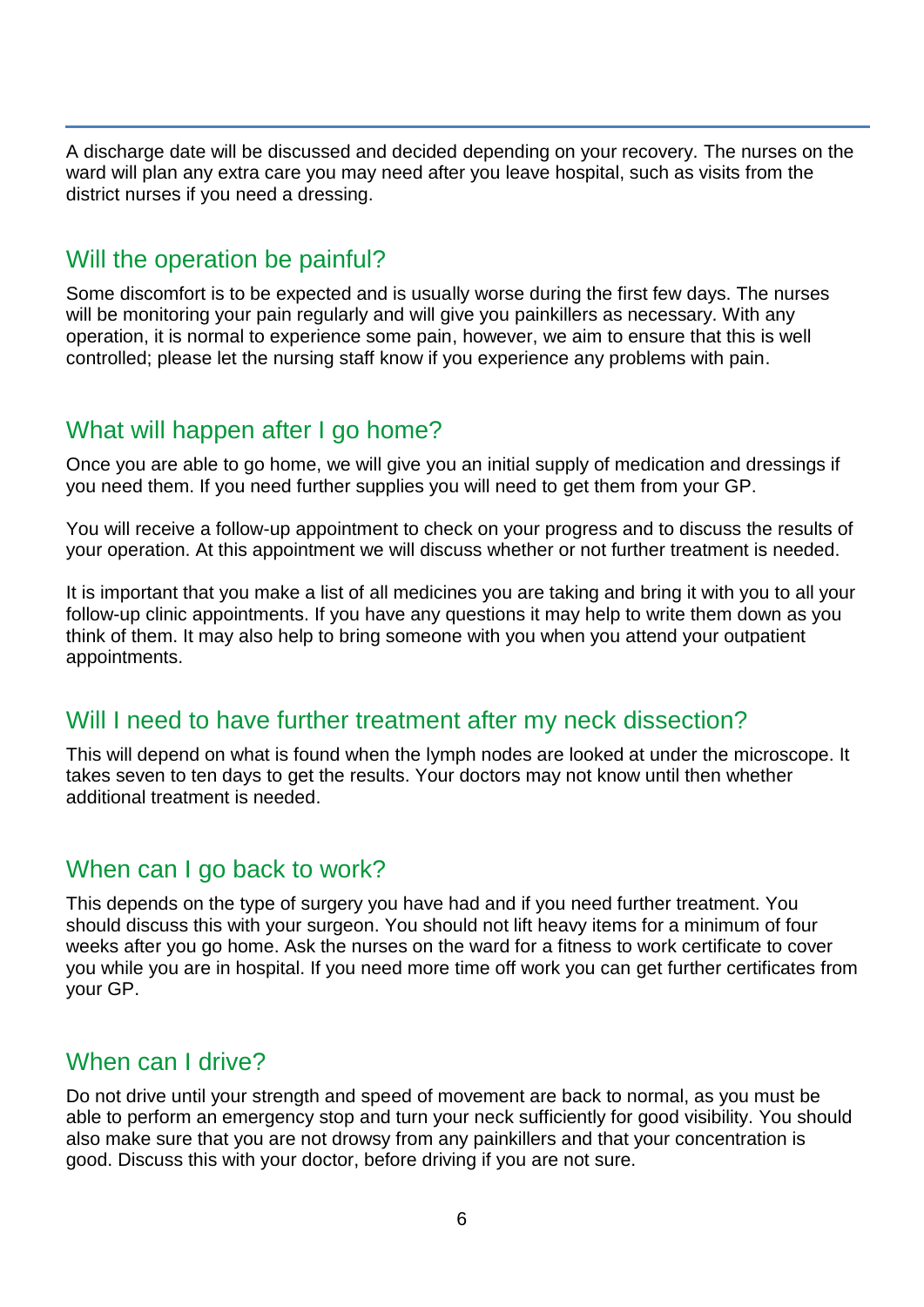It is important to tell your insurance company that you have had an operation to ensure that you are covered in the event of an accident.

## When can I have sex?

In most cases, you will be able to have sex once you have recovered from your operation and your wound is fully healed. This type of surgery may affect the way you feel about yourself. If you would like to discuss any concerns, please speak with your CNS.

## How to contact us

Imperial College Healthcare NHS Trust has a **Macmillan navigator service**, which can answer questions on behalf of the relevant CNSs. Navigators, will also refer you to CNS teams, and to other specialist clinical staff, as needed. The service is available Monday to Friday 08.00–18.00.

Telephone: **020 3313 0303** 

Outside of these hours, please contact your GP or phone NHS 111.

## Further sources of support and information

#### **Macmillan Cancer Support**

Support Line: **0808 800 000** (Monday to Friday, 09.00-20.00) [www.macmillan.org.uk/](http://www.macmillan.org.uk/)

#### **Macmillan Cancer Information and Support Service at Charing Cross and Hammersmith hospitals**

The information centre at Charing Cross Hospital and the infopod at Hammersmith Hospital provide support, practical and signposting advice to anyone affected by cancer. These drop-in services are set in friendly, non-clinical environments in which people affected by cancer can discuss private and emotional needs.

The centre is located on the ground floor of Charing Cross Hospital, telephone: **020 3313 0171** and is open (except bank holidays):

- Monday and Friday 09.00-17.00 (volunteers only on Fridays)
- Tuesday, Wednesday, Thursday 09.00-16.00

The infopod is located on the ground floor of the Garry Weston Centre at Hammersmith Hospital, telephone: **020 3313 4248** and is open (except bank holidays):

- Monday and Tuesday 09.00-17.00
- Wednesday, Thursday, Friday 09.00-16.00